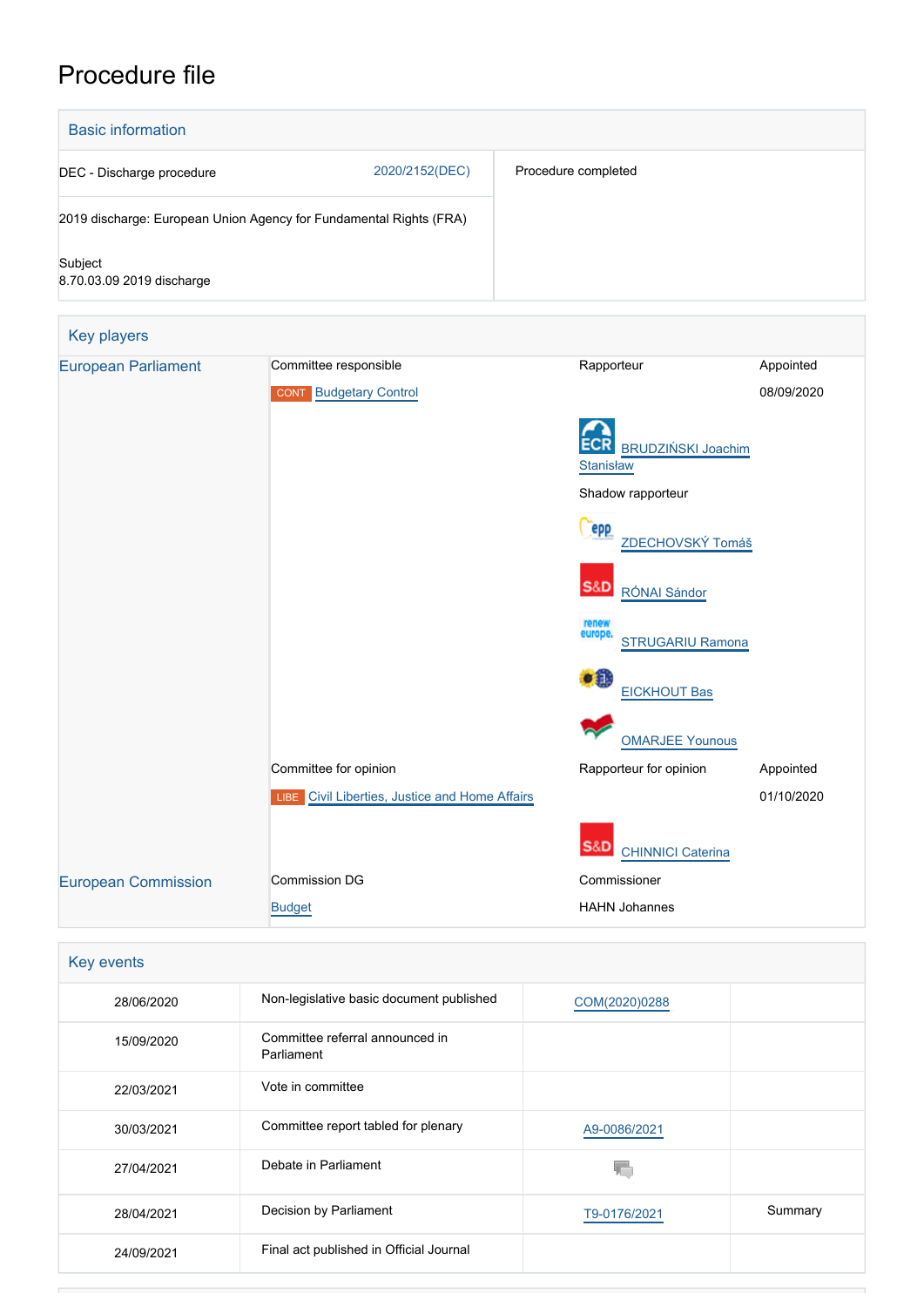| <b>Technical information</b> |                           |  |  |  |
|------------------------------|---------------------------|--|--|--|
| Procedure reference          | 2020/2152(DEC)            |  |  |  |
| Procedure type               | DEC - Discharge procedure |  |  |  |
| Stage reached in procedure   | Procedure completed       |  |  |  |
| Committee dossier            | CONT/9/03861              |  |  |  |

### Documentation gateway

| Non-legislative basic document                         |      | COM(2020)0288 | 29/06/2020 | EC. |         |
|--------------------------------------------------------|------|---------------|------------|-----|---------|
| Committee draft report                                 |      | PE657.213     | 12/01/2021 | EP  |         |
| Supplementary non-legislative basic<br>document        |      | 05793/2021    | 05/02/2021 | CSL |         |
| Committee opinion                                      | LIBE | PE661.916     | 25/02/2021 | EP  |         |
| Amendments tabled in committee                         |      | PE680,800     | 04/03/2021 | EP  |         |
| Committee report tabled for plenary, single<br>reading |      | A9-0086/2021  | 30/03/2021 | EP  |         |
| Text adopted by Parliament, single reading             |      | T9-0176/2021  | 28/04/2021 | EP  | Summary |

### Final act

Budget 2021/1568 [OJ L 340 24.09.2021, p. 0203](https://eur-lex.europa.eu/legal-content/EN/TXT/?uri=OJ:L:2021:340:TOC)

## 2019 discharge: European Union Agency for Fundamental Rights (FRA)

The European Parliament decided by 563 votes to 85, with 50 abstentions, to grant discharge to the Director of the European Union Agency for Fundamental Rights (FRA) for the financial year 2019 and to approve the closure of the accounts for the financial year in question.

Noting that the Court of Auditors has stated that it has obtained reasonable assurances that the Agencys annual accounts for the financial year 2019 are reliable and that the underlying transactions are legal and regular, Parliament adopted by 557 votes to 92 with 42 abstentions, a resolution containing a series of recommendations, which form an integral part of the decision on discharge and which add to the general recommendations set out in the [resolution](https://oeil.secure.europarl.europa.eu/oeil/popups/ficheprocedure.do?reference=2020/2194(DEC)&l=en) on performance, financial management and control of EU agencies:

### Agencys financial statements

The final budget of the European Union Agency for Fundamental Rights for the financial year 2018 was EUR 22 871 576.30, representing a slight decrease of 0.39 % compared to 2018.

### Budget and financial management

Budget monitoring efforts during the financial year 2019 resulted in a budget implementation rate of 100 %, the same rate as in 2018. The payment appropriations execution rate was low at 78.20 %, representing an increase of 2.51 % compared to 2018.

Parliament noted that according to the Courts report, carry-overs of committed appropriations were high for operating expenditure, mainly due to the nature of the activities which include financing studies that span several months and often beyond year-end. The Agency has introduced planning procedures to monitor the inevitable delays between the signing of contracts, deliveries and payments. Budget planning and its implementation cycle should be improved according to Parliament.

#### Other observations

Parliament made a series of observations regarding performance, conflicts of interest and internal controls.

In particular, it noted that:

- the performance measurement system and Key Performance Indicators should regularly review and updated with a view to improving its strategy and activity planning;

- the Agency should increase cooperation and exchanges of good practices with other EU agencies with a view to improving efficiency (human resources, building management, IT services and security);

- the Agency should be able to offer opinions on legislative proposals on its own initiative and to all areas of rights protected under the Charter of Fundamental Rights of the European Union, including issues of judicial and police cooperation in criminal matters;